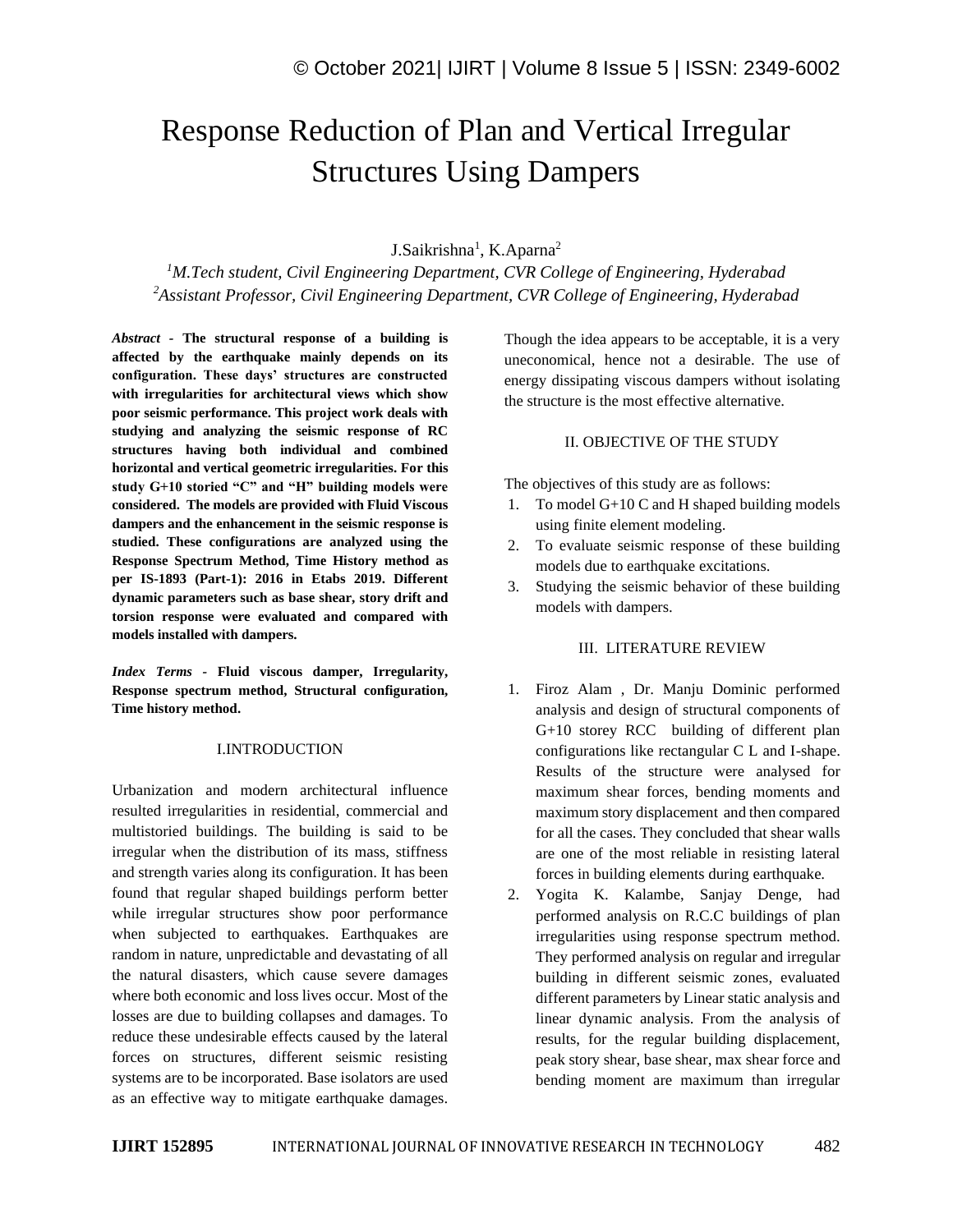models and T shape has minimum values than regular and C- shape models.

- 3. Zabihullah, Priyanka Singh and Mohammad Zamir Aryan have studied the Effect of Vertical and Horizontal Geometric Irregularities on the Seismic Response of Reinforced Concrete Structures. Along with a regular configuration, six number of irregular configurations were analyzed and compared using the Response Spectrum Method as per IS-1893 (Part-1): 2016. The compared all the models based on the Base shear, Fundamental period, Storey Stiffness, Lateral- displacement, Storey Drift, Eccentricity and Torsional irregularity. Their result showed that with individual irregularity, the horizontally irregular model (M-V) confirmed as the most susceptible during the considered earthquake and the vertically irregular model (M-III) observed to have a superior seismic performance. Among the building models with a combination of geometric irregularities, M-VII showed a better seismic performance. They concluded that the more asymmetric a building is, the more will be its eccentricity as well as torsional irregularity it's because, eccentricity functions as an arm for the torsion moment.
- 4. Siva Naveen E, Nimmy Mariam Abrahamb, Anitha Kumari S D (2019), had performed analysis on irregular structures under earthquake loading. Their study they modified a ninestoreyed regular frame by incorporating irregularities in various forms in both plan and elevation to form 34 configurations with single irregularity and 20 cases with combinations of irregularities. All the models are subjected to seismic loads and the response of the structures is computed numerically. Their results showed that irregularity considerably affects the structural response as in the way with combinations of irregularities mass, stiffness and vertical geometric irregularities has shown maximum response whereas with the combination of reentrant corner and vertical geometric irregularities has shown less displacement response. They concluded that, the structural response depends on the type, location and degree of irregularity by taking care of these factors, designing of irregular structures can be done without compromising their performance.

5. Pradeep Pujar, Amaresh, has performed seismic analysis of plan irregular multi-storied building with and without shear wall in ETABS. In their work 3 types of structures are considered i.e. I shape, L-shape, C-shape of ten stories each. The analysis of structures is finished by Equivalent static technique with the assistance of E-tabs software. They analysed parameters such as story displacement, story drift and base shear of structures with and without shear wall. From the analysis of results, L-shape, C-shape structures with Shear walls are having great reaction or great outcomes in base shear, story drift and displacement. They concluded, building gives better execution by utilizing the shear wall in it for opposing seismic tremor while comparing with bare frame building.

#### IV.METHODOLOGY

Modeling and analysis of various structures is done by finite element package ETABS. Linear dynamic analysis i.e., Response spectrum method and Time history method is carried out on building models. Time history analysis of the building models are carried out using the ELCENTRO earthquake ground motion data. Dampers are modeled using link property and installed to the building models. Comparison had been done based on parameters Storey drift, Base shear and Torsion response for models with and without dampers.

# V. TYPES OF BUILDING MODELS CONSIDERED FOR THE STUDY

The building models considered for the study are ordinary moment resisting reinforced concrete space frames of G+10 storey with irregular plan and vertical configurations. The analysis is carried-out on two different asymmetric shaped buildings of C and H using ETABS software. The plan and isometric views of the buildings are shown below.



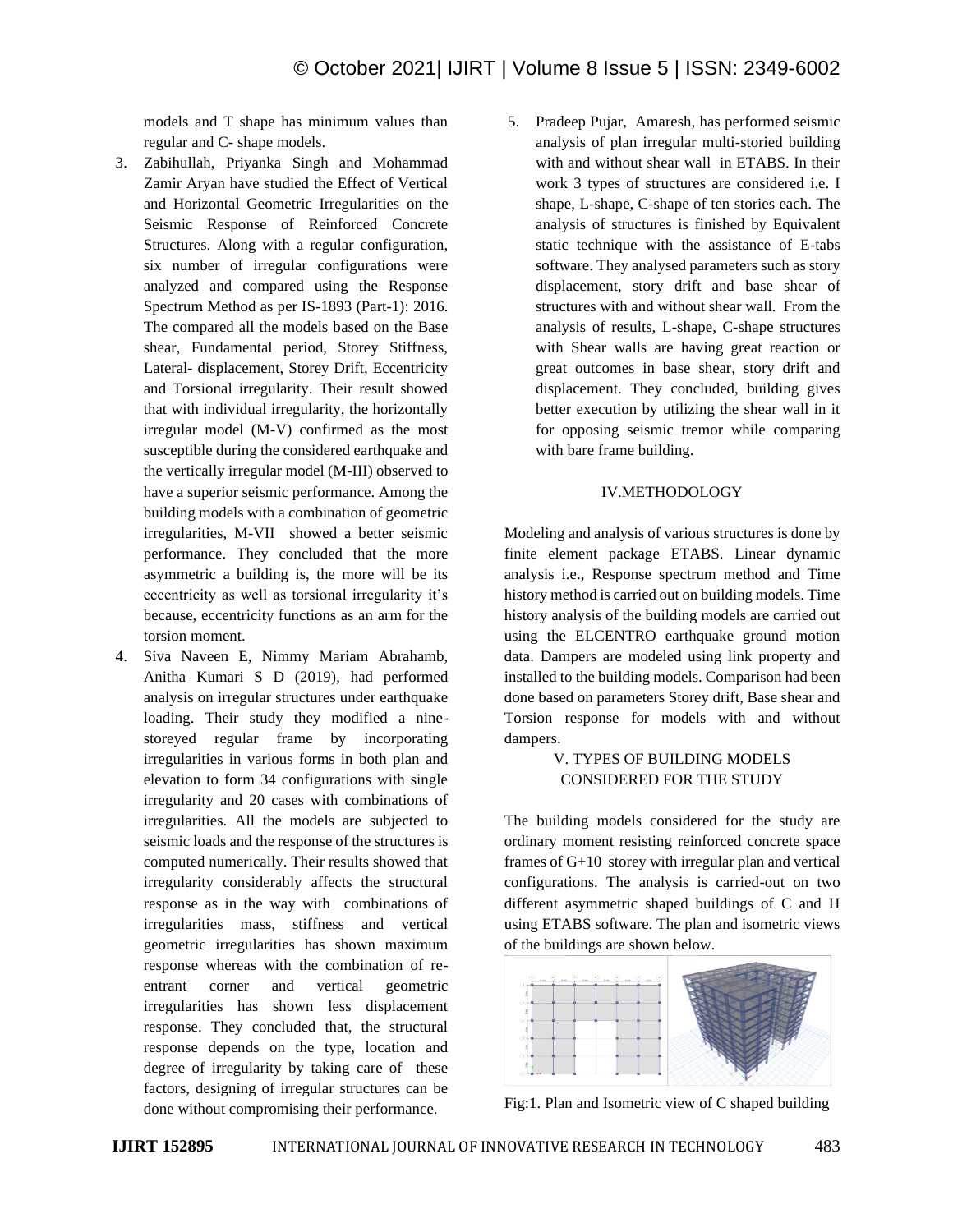

Fig:2. Plan and Isometric view of H shaped building



Fig 3: C- shaped building with plan and vertical irregularity



Fig 4: H- shaped building with plan and vertical irregularity

# VI. GEOMETRICAL PARAMETERS OF THE BUILDING

The load calculations has been taken according to IS-875 (Part 1) and the live load consideration in loads according to IS-1893 (Part 1): 2002 i.e. 25% of the live load has to be considered if the  $LL < 3$  KN/m2.

- Floor height of each storey: 3m
- Materials: M35 and Fe 550
- Size of Beams:  $450 \times 450$
- Size of columns:  $600 \times 600$
- Depth of slab: 150 mm
- Live load:  $4.0$ KN/m<sup>2</sup>
- Wall load: 12, 6 KN/m
- Floor finish:  $1.5$  KN/m<sup>2</sup>
- Seismic zone: II
- Zone factor:  $0.10$
- Importance factor: 1
- Response Reduction Factor: 3
- Type of structure: Moment resisting frame

VII. RESULTS AND FINDINGS

A parametric study is done to find the effectiveness of Fluid viscous dampers in the structures with varying irregularities due to earthquake excitation. The design parameters such as base shear, story drift and torsion response are obtained from the analysis results. The results are showed changes in parameters for different analyzed cases.

|                         | EOx      | EOy     |
|-------------------------|----------|---------|
| <b>Storey Drift</b>     | 0.0207   | 0.0191  |
| Base shear(KN)          | 1382.571 | 1372.29 |
| <b>Torsion Response</b> | 1.036    | 1.00    |

Table:1 Dynamic response of Regular C shape building

|                         | EOx     | EOy     |
|-------------------------|---------|---------|
| <b>Storey Drift</b>     | 0.0210  | 0.0198  |
| Base shear(KN)          | 1383.86 | 1426.08 |
| <b>Torsion Response</b> | 1.078   | 1.00    |

Table: 2 Dynamic response of structure with single damper at top story

|                         | EOx      | EOv      |
|-------------------------|----------|----------|
| <b>Storey Drift</b>     | 0.0219   | 0.0188   |
| Base shear(KN)          | 1294.401 | 1367.681 |
| <b>Torsion Response</b> | 1.560    | 1.00     |

Table: 3 Dynamic response of C shaped irregular structure

|                         | EOx      | EOv      |
|-------------------------|----------|----------|
| <b>Storey Drift</b>     | 0.0220   | 0.0183   |
| Base shear(KN)          | 1281.036 | 1345.150 |
| <b>Torsion Response</b> | 1.249    | 1.00     |

Table 4 Dynamic response of C shaped irregular structure with 3 dampers

|                     | EOx      | EOy      |
|---------------------|----------|----------|
| <b>Storey Drift</b> | 0.0205   | 0.0197   |
| Base shear(KN)      | 1309.863 | 1365.130 |
| TorsionResponse     | 1.00     | 1.00     |
|                     |          |          |

Table 5 Dynamic response of H shaped structure

| <b>Storey Drift</b>     | 0.0192   | 0.0179   |
|-------------------------|----------|----------|
| Base Shear(KN)          | 1218.742 | 1236.505 |
| <b>Torsion Response</b> | - 001    | നറ       |

Table 6 Dynamic response of H structure with damper at top story both directions

|                         | EOx      |          |
|-------------------------|----------|----------|
| <b>Storey Drift</b>     | 0.0193   | 0.0179   |
| Base Shear(KN)          | 1634.227 | 1742.015 |
| <b>Torsion Response</b> | 1.00     | 1.00     |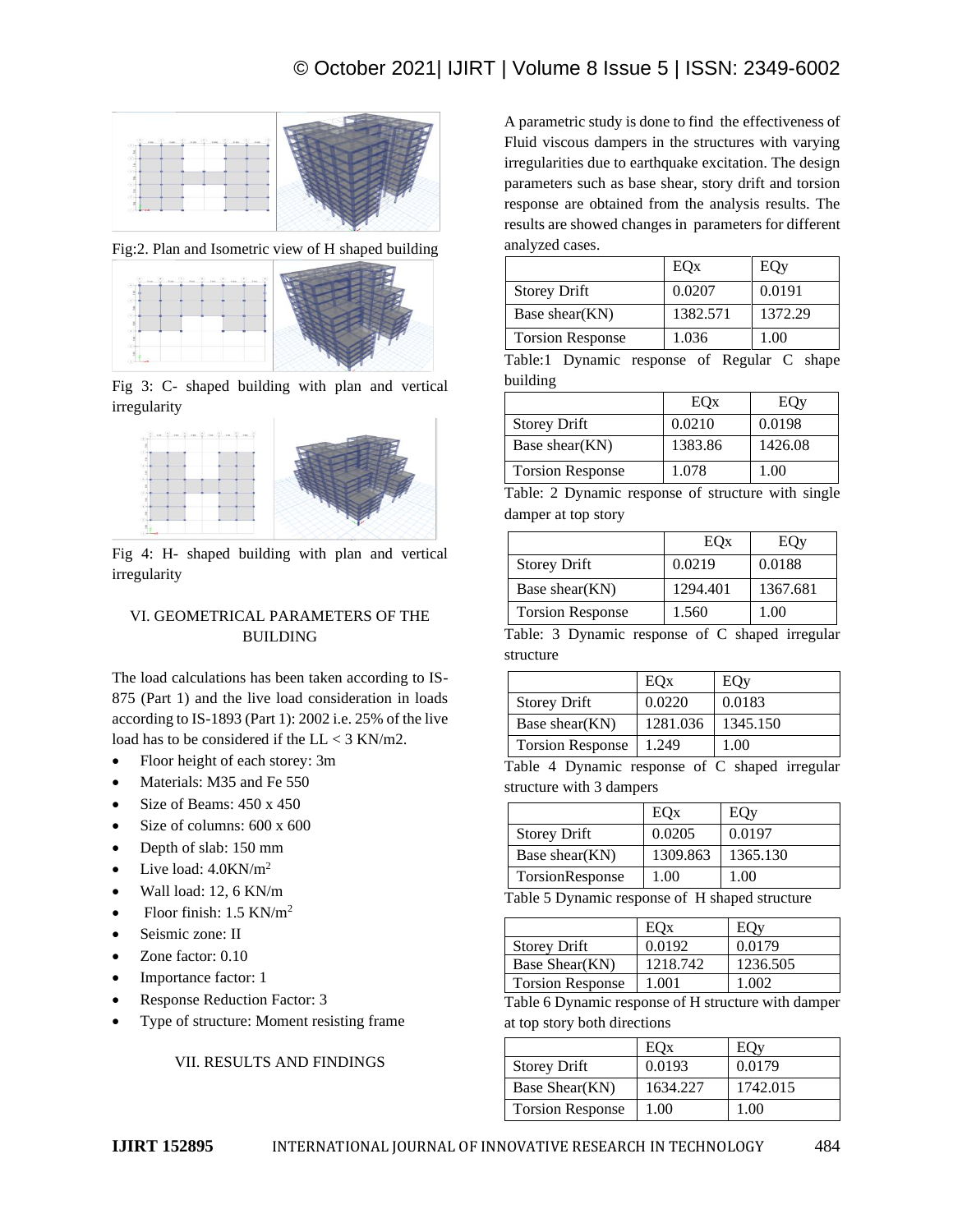|                         | EOx      | EOy      |
|-------------------------|----------|----------|
| <b>Storey Drift</b>     | 0.0181   | 0.0160   |
| Base Shear(KN)          | 1484.044 | 1535.674 |
| <b>Torsion Response</b> | 1.001    | 1.002    |

Table 7 Dynamic response of H structure with irregularities in plan and elevation

Table 8 Dynamic response of H shaped irregular structure with dampers at top floor in both directions

#### VIII. RESULTS AND DISCUSSIONS

After analyzing the Reinforced concrete C and H shaped regular and irregularity buildings of ten story high using both Response Spectrum method and Linear Time History Analysis with and without fluid viscous dampers , the results obtained for base shear, storey drift, torsion response in two perpendicular directions are tabulated in Tables. The studies are carried-out with and without dampers. The result showed in the tables listed above clearly shows the use of dampers in reduction of different dynamic parameters during seismic activity. The list of observations made from above tables are as given below.

6.1 Comparison of C shaped regular building with and without damper

- 1. The base shear for C shaped regular building in Y-direction was found to be reduced by 4% by placing a single damper at top story corner using Response Spectrum method and Time history method.
- 2. The magnitude of torsion response reduced by 3.89% in X-direction by placing a single damper at corner of top story.).
- 3. Story drift reduced by 2% and 3.5% in X and Y directions respectively with use of single damper at top story corner.
- 4. Base shear increased by 20% and 5% in X and Y directions respectively when dampers are placed on alternate floors along X direction.
- 5. Story drift and torsion decreased by 29% and 4.8% and increased by 6% and 2% respectively when dampers are placed on corners at alternate stories along X direction.
- 6. The magnitude of base shear increased by 5.27% and 19% respectively in X and Y directions when dampers are placed in Y direction with alternate floor corners.
- 7. The max story drift and torsion increased by 4.9% and 4.8% and decreased by 27.7% and 27% respectively in X and Y directions when dampers are placed across corners in X direction at alternate floor .
- 8. The magnitude of base shear increased by 2.7%, 17% and 19%, 2.5% in X and Y directions respectively when dampers are placed at midsection in Y and X directions.
- 9. The max story drift decreased by 2.7% and 22% when dampers are placed in mid section at alternate floors in Y direction. Whereas drift decreased by 16% and increased by 3% when placed along X direction.
- 10. Torsion increased by 1.46% and 1.25% in X direction when dampers are placed at mid section at alternate floors in Y and X direction respectively.
- 11. Base shear and Drift increased by 1.07%, 14.25% and 1.4%, 6.6% respectively when a single damper is placed in mid section both sides alongY direction.

6.2 Comparison of C shaped irregular building with and without dampers

- 1. Torsion response reduced by 9.9% in X direction when 3 dampers are placed in Y directions at different floor levels.
- 2. The magnitude of base shear increased by 4.07% ,12.14% and 4.4%, 15.8% respectively in X and Y directions when dampers are placed at alternate floors along Y direction corners and mid section.
- 3. The max story drift and torsion values decreased by 2.2%, 14% and 8.97%, 0% in X and Y directions when dampers are placed along Y direction across alternate floors.
- 4. Story drift decreased by 18% when damper is placed in mid section across alternate floors along Y direction.
- 5. The base shear decreased by 4.3% in Y direction and 2.4% and 5.1% along X and Y directions when dampers are placed at mid section top bottom floors.
- 6. The max story drift reduced by 4.7% and 5.3% in Y direction when a single damper is placed along top and bottom stories mid section individually.

6.3 Comparison of H shaped regular building with and without dampers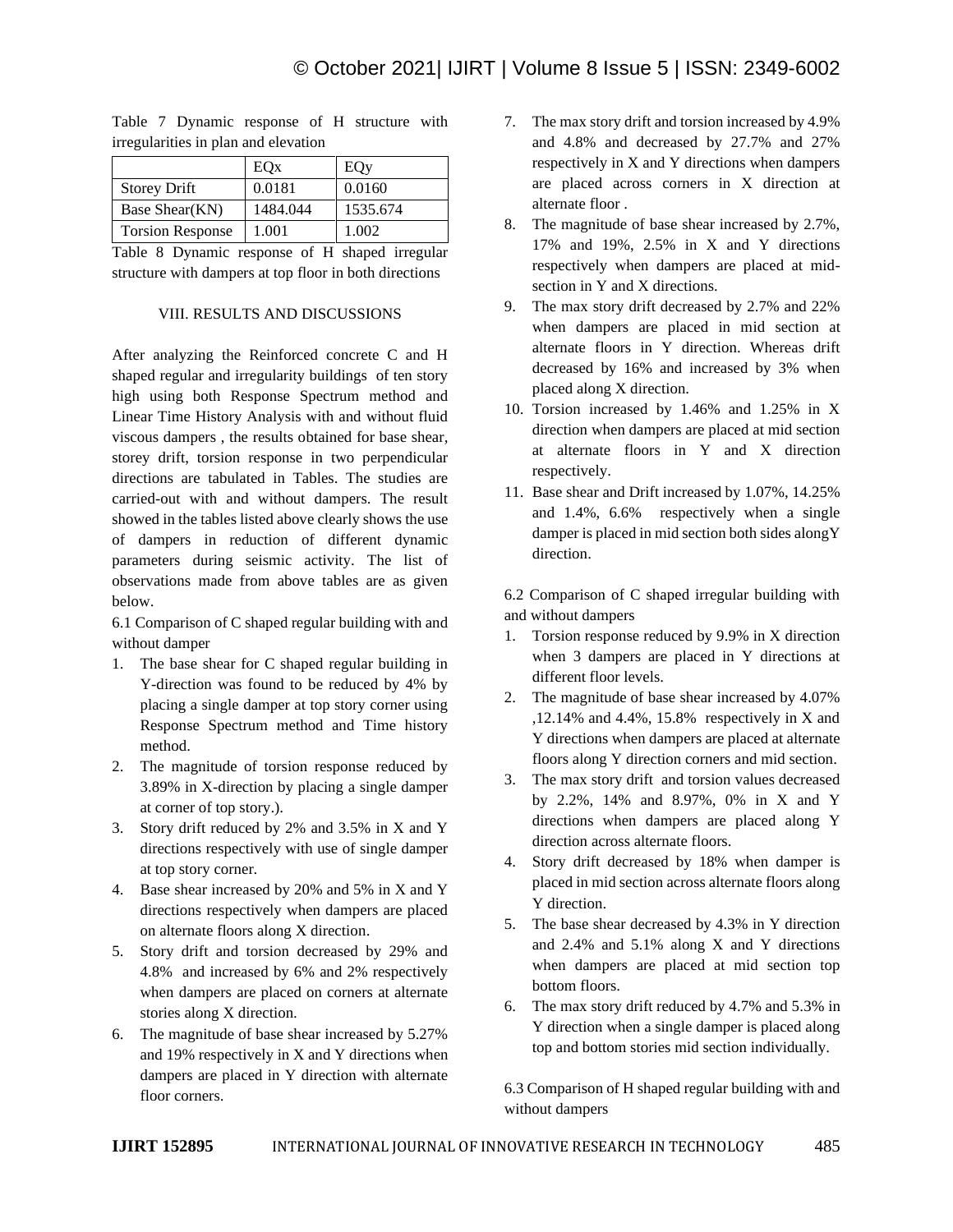- 1. The magnitude of base shear is increased by 5.2%, 19.27% and 21%, 5.2% respectively in X and Y directions when dampers are placed along alternate floors in Y and X directions.
- 2. The max story drift reduced by 28.7% and increased by 6.6% respectively in X and Y directions when dampers are placed on alternate floors along X direction..
- 3. Torsion response increased by 1.5% and 2.05% respectively in X and Y directions when dampers are placed on alternate floors along Y and X directions.
- 4. Story drift increased by 6.3% and decreased by 28% respectively in X and Y directions when dampers are placed on alternate storey along Y direction. (table 5.12).
- 5. The magnitude of base shear and torsion response increased by 24%, 26.9% and 5%, 2% respectively in X and Y directions when dampers are placed on alternate floors along both directions.
- 6. The value of max drift decreased by 29% and 25% respectively in X and Y directions when dampers are placed on alternate floors along both directions.
- 7. The magnitude of base shear and the value of max story drift reduced by 6.9%, 9.5% and 6.3%, 9.1% respectively in X and Y directions when damper are placed on top floor in both the directions.

6.4 Comparison of H shaped irregular building with and without dampers

- 1. The magnitude of base shear increased by 2%, 11.6% and 15.6%, 4.2% respectively in X and Y directions when dampers are placed on alternate floors along X and Y directions.
- 2. The value of max drift decreased by 21.7% and increased by 25% respectively in X and Y directions when dampers are placed on alternate floors along X direction.
- 3. The max story drift increased by 3% and decreased by 13.4% respectively in X and Y directions when dampers are placed on alternate floors along Y direction.
- 4. Base shear is increased by 4.27%, 26.8% and 21.5%, 4.2% respectively in X and Y directions when dampers are placed along corners of stories in Y and X directions.
- 5. The max drift is increased by 4.9% and 26.8% respectively in X and Y directions when dampers are placed along corners of stories in Y direction.
- 6. Torsion response increased by 1.8% and 4.03% respectively in X and Y directions when dampers are placed along corners along Y and X directions.
- 7. The magnitude of base shear and torsion response increased by 27.7%, 30% and 5.2%, 4% respectively in X and Y directions when dampers are placed along corners in both directions.
- 8. The max story drift decreased by 24.8% and increased by 24.5% respectively in X and Y directions when dampers are placed along corners in both directions.
- 9. The magnitude of base shear decreased by 9.1% and 11.8% respectively in X and Y directions when dampers are placed along both the corners on top story.
- 10. The value max story drift decreased by 6.2% in X direction when dampers are placed along both the corners on top story.

#### IX. CONCLUSIONS

Based on the studies carried out on different C and H shaped buildings with and without dampers the following conclusions are made:

- 1. With the introduction of the Fluid viscous damper for a building, the magnitude of base shear and torsion response are found to reduce by 4% and 4.45% respectively in Y and X directions for Cshaped building.
- 2. The twisting of C irregular building about vertical axis due to torsional irregularity has been reduced by 19.9% and it is in the limits as per code.
- 3. The magnitude of base shear and the value of max story drift reduced by 6.9%, 9.5% and 6.3%, 9.1% respectively in X and Y directions when damper are placed on top floor of H shaped building in both the directions.
- 4. The max story drift decreased by 24.8% and increased by 24.5% respectively in X and Y directions when dampers are placed along corners in H shaped irregular building in both the directions.
- 5. The magnitude of base shear decreased by 9.1% and 11.8% respectively in X and Y directions when dampers are placed along both the corners